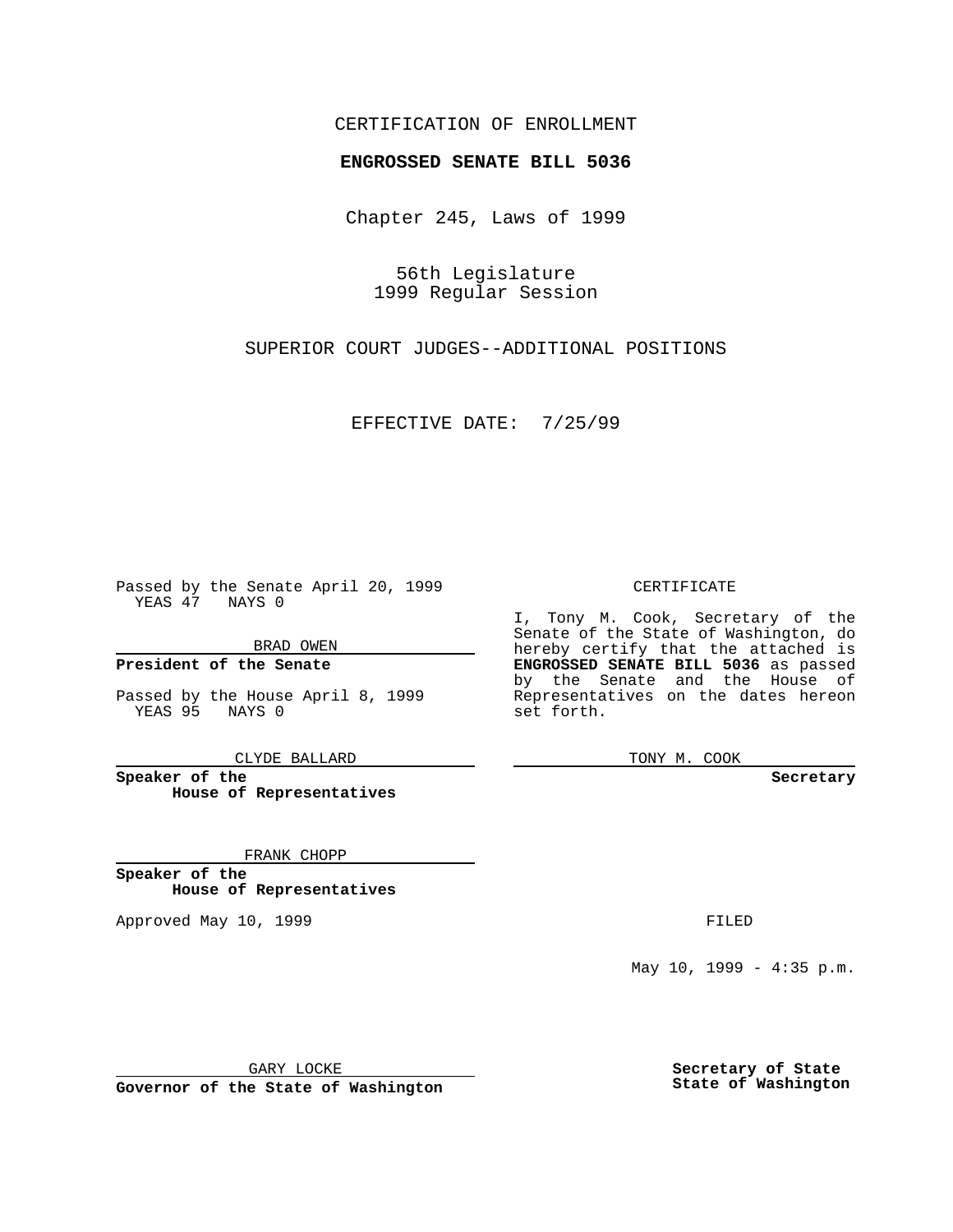## **ENGROSSED SENATE BILL 5036** \_\_\_\_\_\_\_\_\_\_\_\_\_\_\_\_\_\_\_\_\_\_\_\_\_\_\_\_\_\_\_\_\_\_\_\_\_\_\_\_\_\_\_\_\_\_\_

\_\_\_\_\_\_\_\_\_\_\_\_\_\_\_\_\_\_\_\_\_\_\_\_\_\_\_\_\_\_\_\_\_\_\_\_\_\_\_\_\_\_\_\_\_\_\_

## AS AMENDED BY THE HOUSE

Passed Legislature - 1999 Regular Session

**State of Washington 56th Legislature 1999 Regular Session**

**By** Senators McCaslin and Heavey; by request of Board for Judicial Administration

Read first time 01/11/1999. Referred to Committee on Judiciary.

1 AN ACT Relating to superior court judges; amending RCW 2.08.065; 2 and creating a new section.

3 BE IT ENACTED BY THE LEGISLATURE OF THE STATE OF WASHINGTON:

4 **Sec. 1.** RCW 2.08.065 and 1996 c 208 s 5 are each amended to read 5 as follows:

6 There shall be in the county of Grant,  $((two))$  three judges of the 7 superior court; in the county of Okanogan, ((one)) two judges of the superior court; in the county of Mason, two judges of the superior court; in the county of Thurston, eight judges of the superior court; in the counties of Pacific and Wahkiakum jointly, one judge of the superior court; in the counties of Ferry, Pend Oreille, and Stevens jointly, two judges of the superior court; and in the counties of San Juan and Island jointly, two judges of the superior court.

 NEW SECTION. **Sec. 2.** (1) The additional judicial position for Grant county created by section 1 of this act is effective only if Grant county through its duly constituted legislative authority documents its approval of the additional position and its agreement that it will pay out of county funds, without reimbursement from the